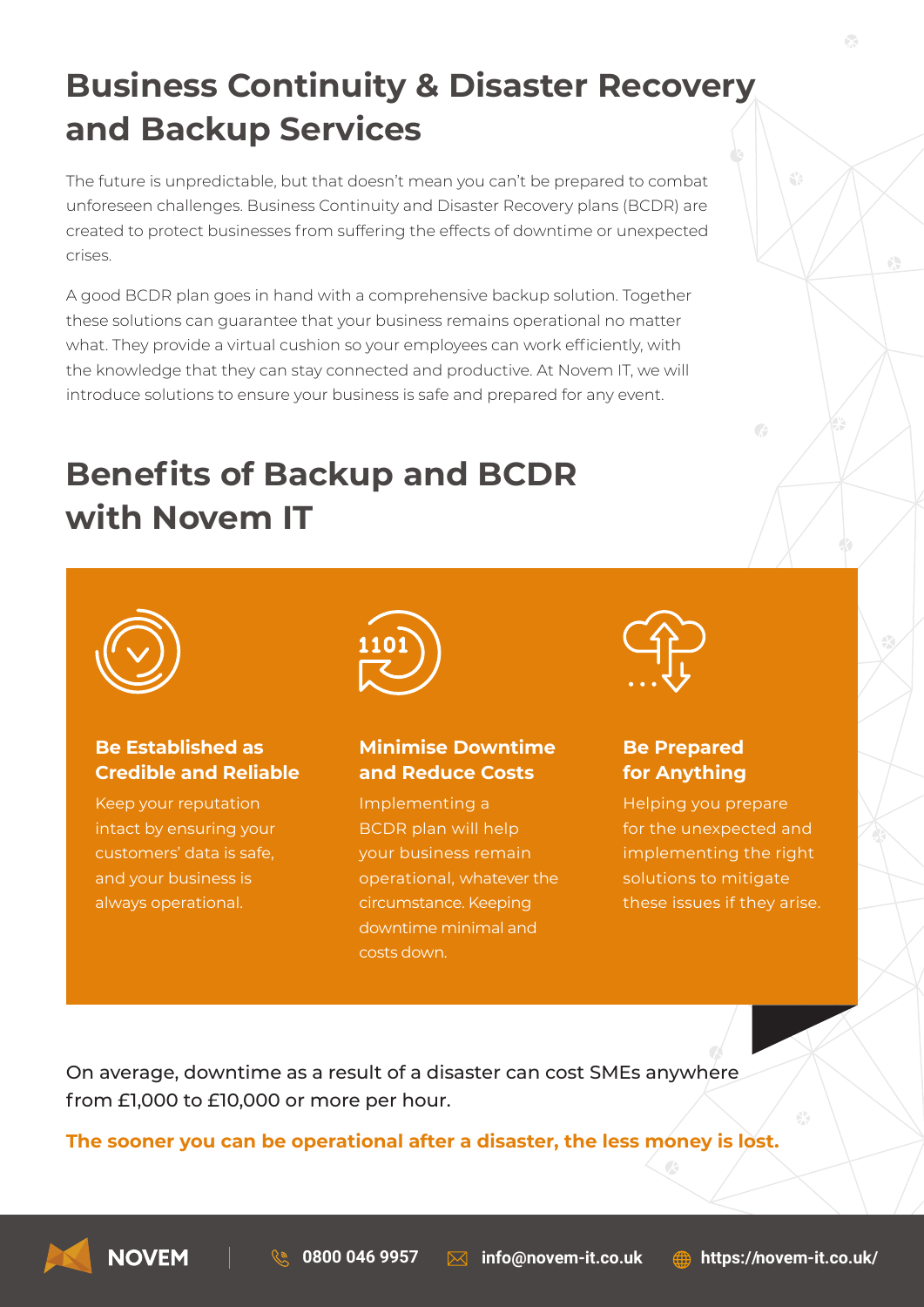# **What's included?**

### **Disaster Recovery & Business Continuity**

We will implement processes to protect you against cyber threats, as well as service recovery through thorough Business Continuity planning.

#### **Included in your BCDR plan:**

- A detailed consultation so we can outline your priorities and your business needs
- An outline of your recovery objectives so we can restore lost/stolen data and help applications to work again if systems are critically damaged
- An assessment of your existing IT environment and optimisation of your current strategy
- A bespoke BCDR solution that meets your business requirements so we can take the necessary measures to ensure your business is prepared for anything. These solutions minimise downtime so that business operations can continue and recovery quickly should the worst happen.
- We will define your Recovery Time Objective (RTO) and Recovery Point Objective (RPO) to help decrease the impacts of downtime and better manage a disaster when it strikes

#### **Backup**

Novem IT provides Backup solutions in partnership with industry-leading vendors, such as Datto and StorageCraft.

Datto provides backup solutions for Cloud, Files and SaaS applications. Whatever you need backing up, we can help.

# **Why work with Novem IT?**

#### **When you call, we pick up**

In the event of a disaster, Novem IT will be there for you, and our disaster recovery experts will respond quickly and effectively. You can rely on our team to support your BCDR, and backup needs no matter the challenge.

#### **We have over 20 years' experience**

We have been protecting our clients from cyber threats, disasters and workplace disruptions through implementing BCDR plans and backup solutions, for over two decades. Our experience is second to none.



G

 $\bigoplus$